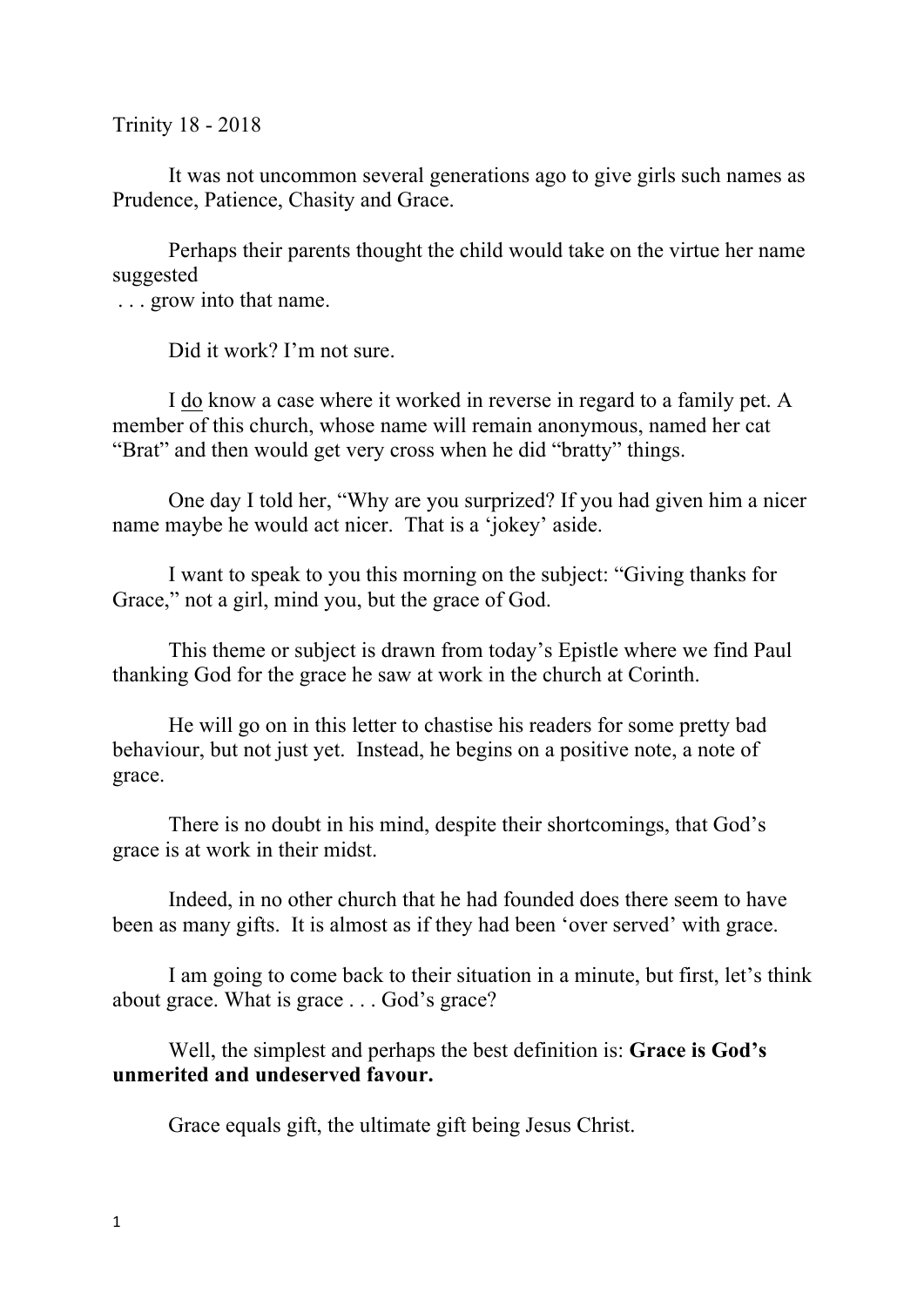It is through Him we human beings can be restored to a right relationship with God.

Sin like a barrier wall had come between us and our God. But God took the initiative in breaking down that wall. This He did by a sheer act of grace in sending His one and only Jesus to die for our sins.

**" For by grace are ye saved through faith; and that not of yourselves: it is the gift of God,"** Paul writes in Ephesians 2:8.

Passages of scriptures such as this led the Reformers of the  $16<sup>th</sup>$  century to coin the phrase: *sola gratia*, Latin for "by grace alone". What we could not do for ourselves. God has done for us in a sheer act of grace.

Grace, then, is God's undeserved favour to Adam's fallen race. It culminates in Jesus and is bestowed freely upon all who believe.

Let's return now to Corinth and see how God's grace was being worked out there.

First, it was something that they had received, past tense.

When Paul preached and they believed, they received a new status. These former pagans were now members of the New Israel of God. Thus, Paul can say: **"I thank my God . . . for the grace of God which is given you by Jesus Christ."**

Second, this grace was something that continued to be worked out in their lives. **"In every thing ye are enriched by him,"** Paul continues. It was a work in progress.

More than that, they were living testimonies that the Gospel was real and that Paul's preaching had not been in vain.

No wonder, we find Paul giving thanks.

I feel the same way when I look at the progress that has been made here at St. Luke's during my 30-plus-year tenure. It's not of me. It's all of grace. And with Paul, I can only say, **"I thank my God."**

I might add: God is not through here at St. Luke's. There's new work to be done. God's grace remains at work among us. So, let's carry on and not grow weary.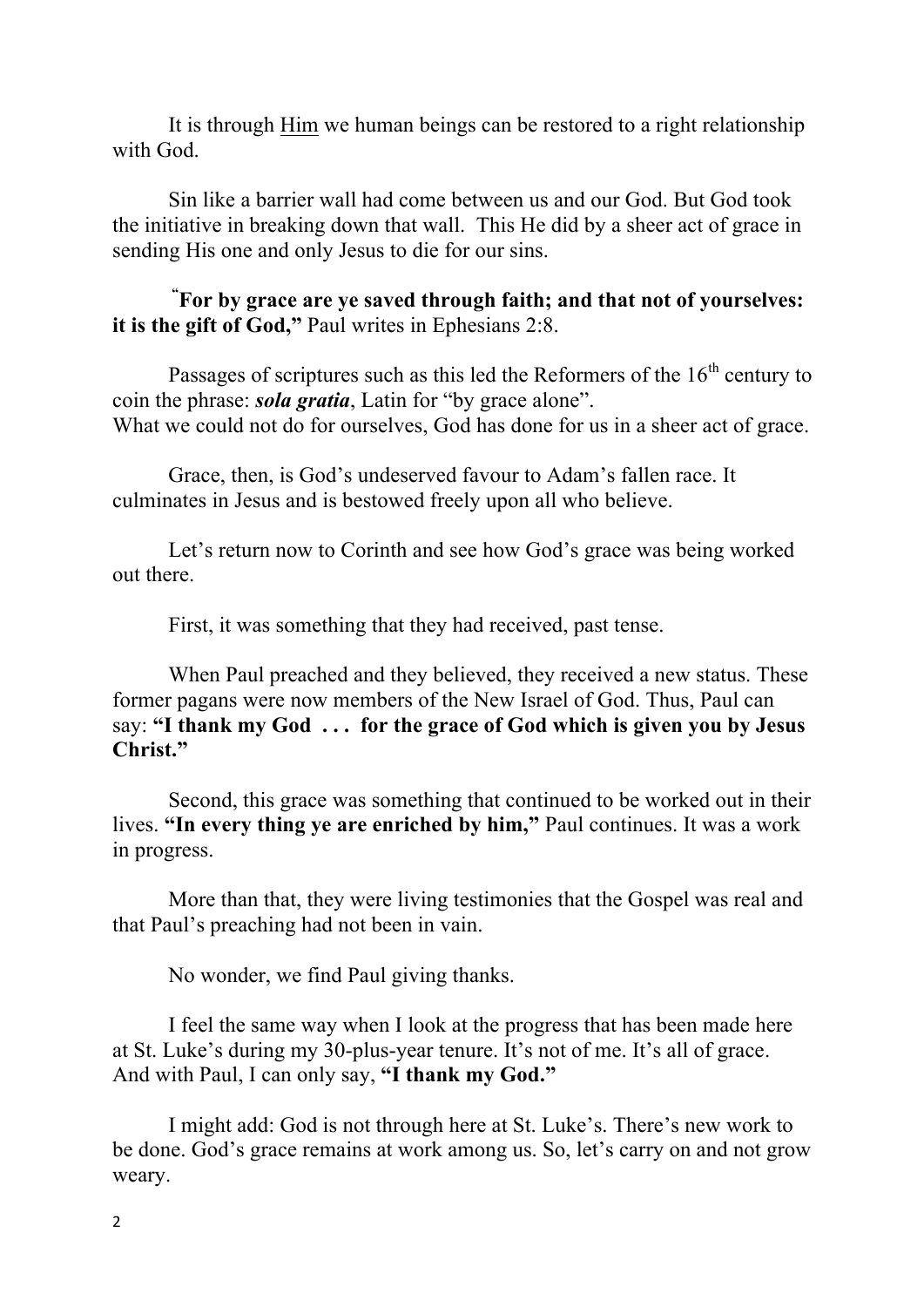Moving on. So far, we have looked at the past and the present, but Paul also looks forward to the future.

Grace had set their heart a-stir in the beginning . . . grace had kept God's work alive in Corinth . . . and grace was nudging them forward towards a final destination.

Paul calls this final destination "the day of our Lord Jesus Christ." For him, the best was yet to come.

That reminds me of a story . . .

Over a decade ago now, an early member of St. Luke's – Glenn Thoreson – left on my desk a piece of paper with a story.

I was not in at time, but found it when I returned.

Not too long after, Glenn died, and I found myself sitting at the same desk trying to decide what to say at his funeral. Casting my eyes around the desktop, I saw that piece of paper and picked it up and re-read the note he had penned on it. It said: "I thought you might could use this."

I did use it . . . at his funeral.

The story was entitled "The best is yet to come."

It recounted a woman's wish that when she died she wanted to be buried with a fork in her hand.

Why? Because, as she told her minister, inevitably at their church potluck suppers, someone would come round and say: "Keep your fork, the best is yet to come" . . . meaning the dessert.

This was her view of life: The best is yet to come. This was Paul's as well.

On that day, we shall have nothing to fear. How so?

Well it is because we will stand before the throne clothed not in the tattered rags of our own righteousness, but in Christ's own righteousness. The cloak of grace will be around our shoulders.